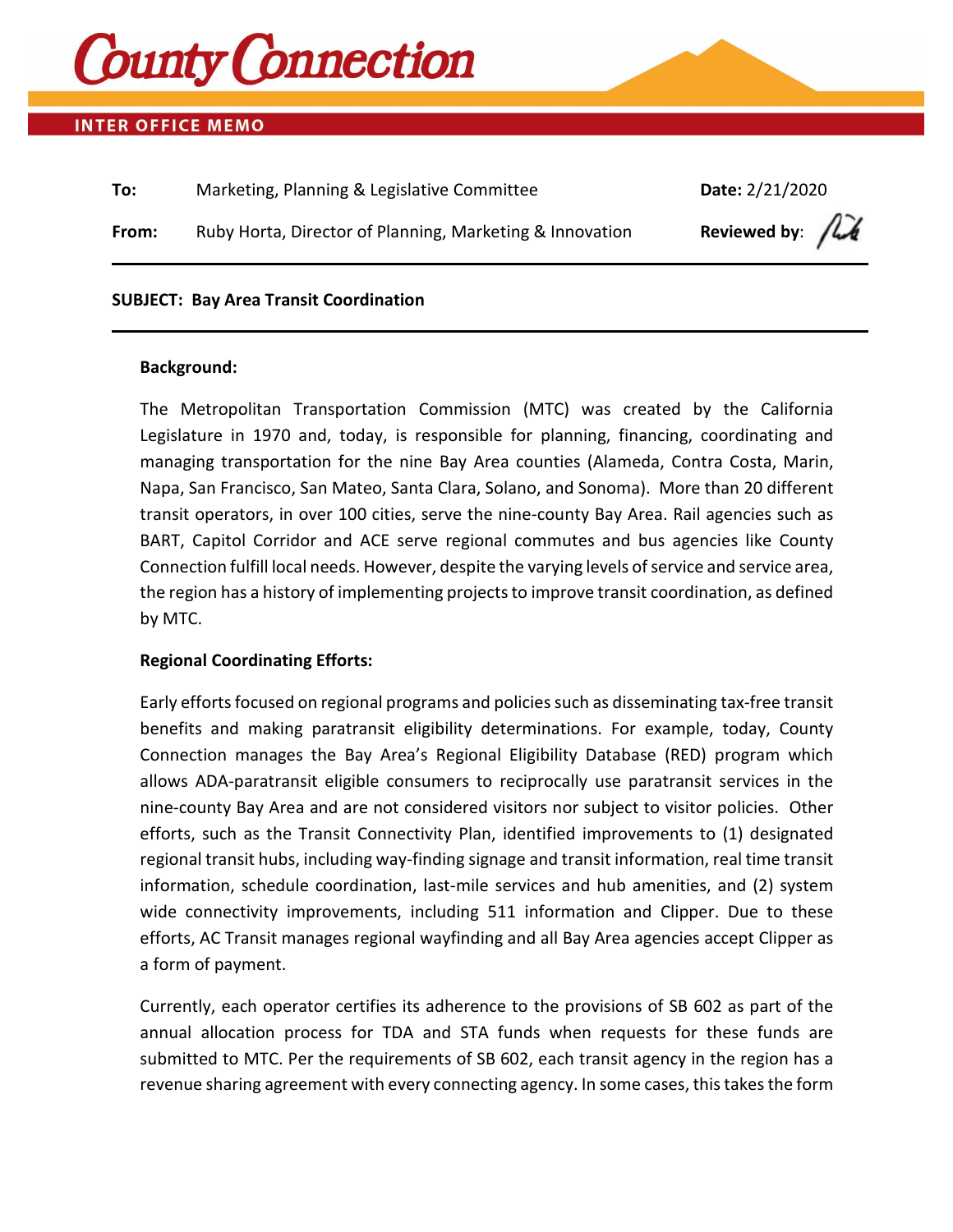of a reciprocal agreement to accept each other's passengers free of charge or to honor each other's period passes or single-trip transfers for a discounted fare. The East Bay Day Pass is an example of a joint fare instrument to address SB 602 requirements. Each transit agency in the region is required to maintain these reciprocal agreements as a condition of receiving STA funds.

Additionally, MTC is the federally designated Metropolitan Planning Organization (MPO) for the San Francisco Bay Area and as such must carry out transportation planning and fund programming processes required to maintain the region's eligibility for federal funds. One of these processes is the Short-Range Transit Plan (SRTP). MTC, in cooperation with the Federal Transit Administration (FTA) Region IX office, requires that public transit operators prepare and regularly update a SRTP as inputs to regional transportation programming activities.

Other regional coordinating efforts include the onboard survey program, community-based transportation plans and various working groups comprised of small and large operators defining policies and offering support for fare, capital and grant planning.

# **Local Coordinating Efforts:**

Beyond the nine-county Bay Area coordinating efforts, transit agencies have also implemented coordinating efforts on a more local level. East Bay Operators, including LAVTA, TriDelta, WestCat and County Connection partnered to establish the East Bay Day Pass. Given the overlapping service areas for the four bus operators, passengers using Clipper can take unlimited rides on all four service providers for maximum daily rate of \$3.75 or \$1.75 for seniors/disabled.

Last summer, the Contra Costa County transit operators, in partnership with 511 Contra Costa, created the countywide Summer Youth Pass. While the pass was valued at \$60, 511 Contra Costa provided a subsidy of \$25 per pass, bringing the retail price down to \$35. All three transit agencies experienced ridership growth and summer youth pass usage over the summer. A follow up survey indicated a high satisfaction rate and the desire for year-round programs.

Schedule coordination amongst adjacent service areas is a priority when designing service. County Connection serves six BART stations and one Amtrak Station in Contra Costa County; one BART and one ACE station in Alameda County and we share our service area borders with multiple bus operators. The East Bay Day pass on Clipper allows for seamless transfers amongst bus operators, County Connection offers a discount to passengers transferring from BART, fare agreements are in place for passengers transferring from Amtrak and ACE and